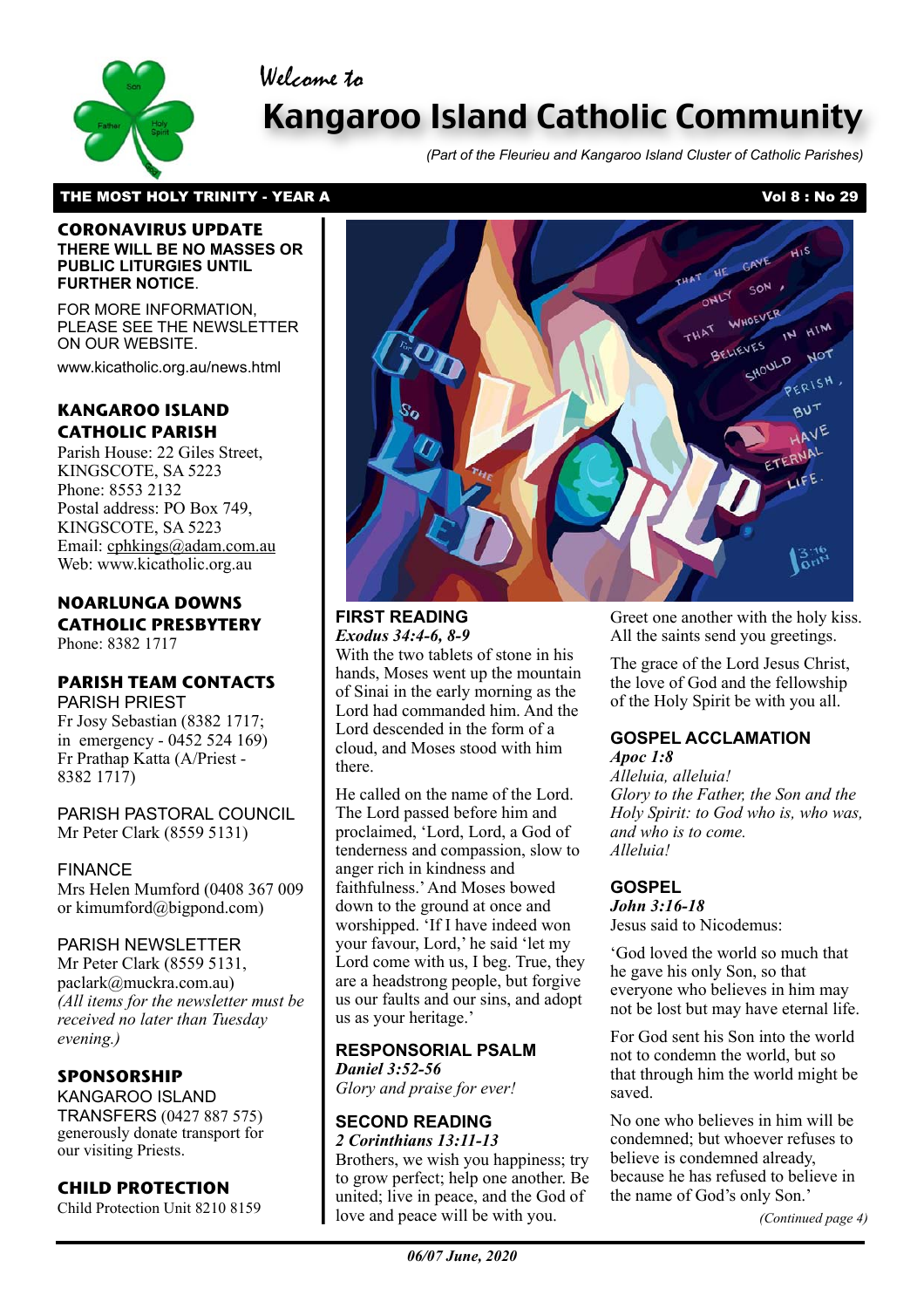#### **PLEASE KEEP THESE PEOPLE IN YOUR PRAYERS**

**Sick:** Greg Turner, Toni Langridge, Damian Baynes, Charles Gorman, Dalton Baynes, Roy Gaton.

**June anniversaries:** Bill Berden, Mary Bradley, Peter Bradley, Baby Burden, Henry Carslake, Bob Clare, Charles Darcy, Timothy Hamm, Lorraine Holohan, Brian Kildea, Mildred Lashmar, Anthony Lonzar, Peter Lonzar, Dorothy McMahon, John Reynolds, Vikki Reynolds, Fiona Smith, Ann Wallace, Sr. Pauline Wallace, John Williams, Heather Willmott, Ross Wohling and all the faithful departed.

*May all our sick parishioners, relatives and friends know the healing love of Christ through our actions and His healing presence.*

▅<del>░▓</del>⊹▓▓▅⋺∙

# **COLLECTIONS**

# **DIRECT PAYMENTS**

If you would like to organise your Church donations via bank transfer there are a couple of ways you can go about this.

1. If you bank online, you can set up periodic, direct payments yourself. Again, you will need to do this twice - once for the first collection and again for second. Acc: Kangaroo Island Catholic Parish BSB: 085-005 Acc No: 918 111 484 Ref: Your surname, initials and *First* or *General*

2. Periodic regular payments may also be organised with your bank. Take the account details (above) with you and bank staff can set it up for you.

**NB:** *First* collection is for the support of our Priests and *General* (second at our Masses) is for the support of our Parish.

If you need more information or help, please contact Helen Mumford or Peter Clark.



#### **EASING OF RESTRICTIONS UPDATE**

The Premier has announced the relaxing of restrictions with Stage 2 now being implemented from June 1 2020 (one week earlier than scheduled).

The key points to note are:

- Funerals will be permitted for up to 50 attendees
- Places of Worship permitted for up to 20 attendees

This weekend, Fr Josy will be offering two Masses on Sunday, one at 9.00am and the other at 10.30am. There is still room for more people to attend. Anyone who wishes to attend one of these Masses needs to contact Peter Clark (phone 8559 5131) to book in.

Further plans will be put in place for Places of Worship in the coming weeks to look at larger gatherings. Please note the Leaders of Christian Churches have another planned meeting with the Premier on June 4 2020.

#### **ST VINCENT PALLOTTI SCHOLARSHIP TRUST**

The St Vincent Pallotti Scholarship Trust offers scholarships to enable lay people to further their understanding and skills in leadership/ministry or a specialised activity, such as promoting faith enhancement, social justice and pastoral care.

More information and applications forms are available on our website [https://www.pallottine.org.au/](https://www.pallottine.org.au/scholarships/st-vincent-pallotti-scholarship-for-lay-ministry.html) [scholarships/st-vincent-pallotti](https://www.pallottine.org.au/scholarships/st-vincent-pallotti-scholarship-for-lay-ministry.html)[scholarship-for-lay-ministry.html](https://www.pallottine.org.au/scholarships/st-vincent-pallotti-scholarship-for-lay-ministry.html) Closing date July 31 2020.

**HOW TO TELL IT'S GOD** How can we tell it's God in the gospels? There are fewer incidents of fire and cloud there. Look for the sacrifice! Not the animal sacrifice offered in the Temple, but the divine one evident everywhere. Christ emptied himself of divine privileges and took on flesh. Jesus turned from the temptations of wealth and power, and chose service. The King of Kings cast his lot among the poor and ignorant. What might easily have been the golden touch was used to heal lepers. Instead of a career, Jesus had a brief ministry. Sacrifice was spelled out in the silhouette of a cross on a hillside.

The signs of sacrifice are fewer in the world these days, though crosses abound on buildings and dangle from the ends of chains. If we want people to believe we come in the name of God, we'll have to produce the sacrifice.

# *06/07 June, 2020*

#### *What sacrifices have you made in the name of Christ?*

Celebrate the Trinity by creating something in honour of the Source of all creation; sacrificing something in the name of Jesus; and contemplating the Holy Presence in prayer.

*GPBS eNews*

#### **LIVE STREAMING AND TV BROADCASTING OF MASSES**

The Archdiocese will continue to live stream Sunday Mass at 10am from St Francis Xavier's Cathedral. These Masses can be viewed live and on demand on the home page of [www.adelaide.catholic.org.au](http://www.adelaide.catholic.org.au). For those without internet access the Sunday Mass is replayed on Channel 44 at 4pm every week.An interstate service is screened live every week on Channel 10 at 6am. Mass for up to 20 people is being held five times a day from Monday to Saturday in the Cathedral. Visit [www.adelcathparish.org](http://www.adelcathparish.org) for more detailed information.

# **THRESHOLD @HOME**  *Music Performance Series Facebook Live Tuesdays at 8pm*

Check out performances from young Catholic musicians from across the Archdiocese of Adelaide every Tuesday night from 8pm at [www.facebook.com/](http://www.facebook.com/cathyouthadelaide/live) [cathyouthadelaide/live](http://www.facebook.com/cathyouthadelaide/live). Interested in being a performer on Threshold @Home? Contact Peter: [peter.bierer@cesa.catholic.edu.au](mailto:peter.bierer@cesa.catholic.edu.au)

**COVID-19 PHONE COUNSELLING**  *Now available by appointment* Phone Centacare Catholic Family Services - 8215 6700.

<del>੶Œ⋭⋭⋕⋭⋬⋿⋗</del>

- *• I used to spin the toilet paper like I was on Wheel of Fortune. Now I turn it like I'm cracking a safe.*
- *• This morning I saw a neighbour talking to her cat. It was obvious she thought her cat understood her. I came into the house, told my dog . . . we laughed and laughed!*

*•*



Donations can still be made online at [www.vinnies.org.au/donate,](http://www.vinnies.org.au/donate) by phoning 13 18 12 or by sending a cheque or money order to St Vincent de Paul, GPO Box 1804 Adelaide, SA, 5001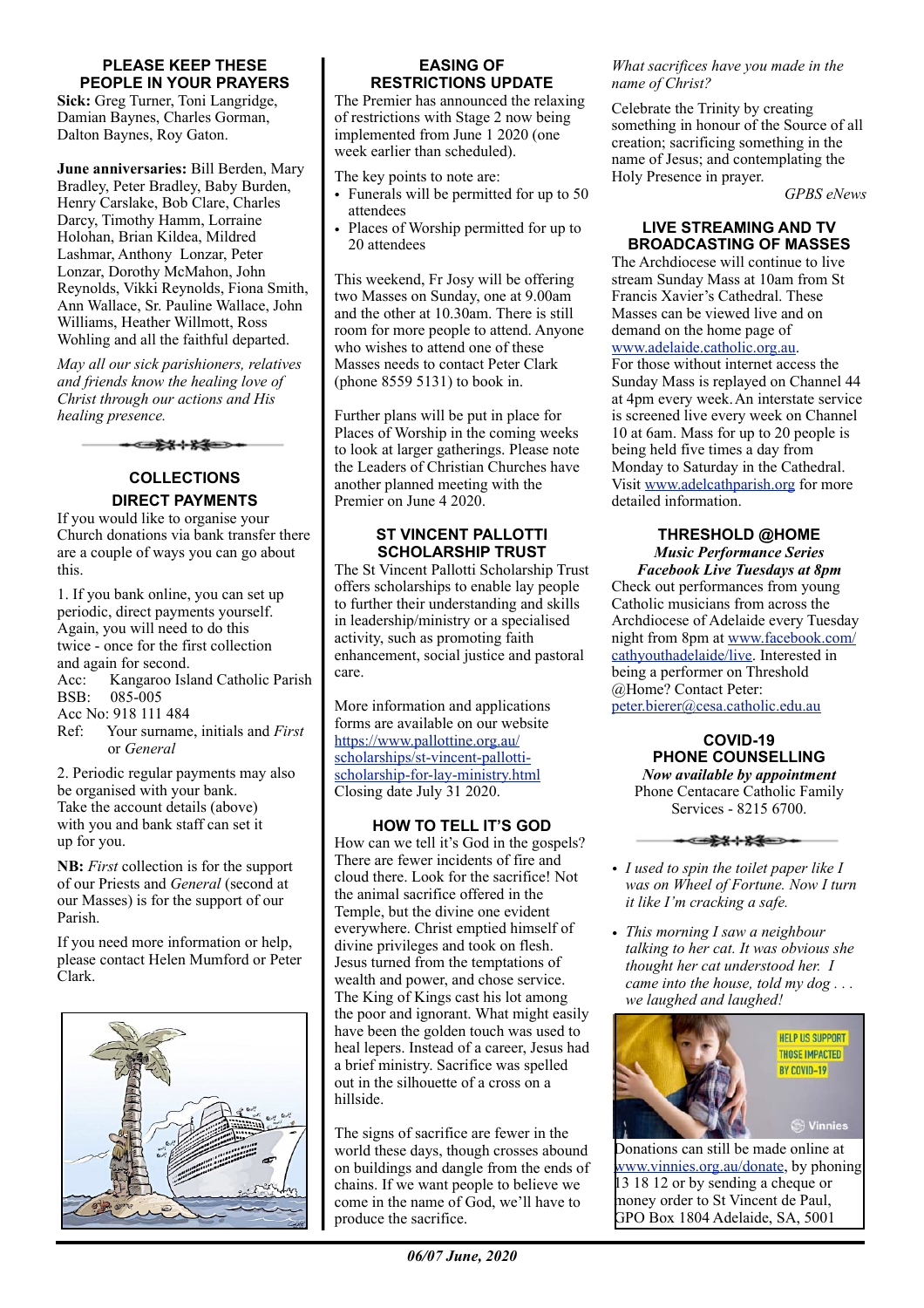# **Ron Rolheiser column**



*Ronald Rolheiser, a Roman Catholic priest and member of the Missionary Oblates of Mary Immaculate, is president of the Oblate School of Theology in San Antonio, Texas. He is a community-builder, lecturer and writer. His books are popular throughout the English-speaking world and his weekly column is carried by more than sixty newspapers worldwide*

#### **SOME ADVICE ON PRAYER FROM AN OLD MASTER**

At the risk of being simplistic, I want to say something about prayer in a very simple way. While doing doctoral studies, I had a professor, an elderly Augustine priest, who in his demeanor, speech, and attitude, radiated wisdom and maturity. Everything about him bespoke integrity. You immediately trusted him, the wise old grandfather of storybooks.

One day in class he spoke of his own prayer life. As with everything else he shared, there were no filters, only honesty and humility. I don't recall his exact words, but I remember well the essence of what he said and it has stayed with me for the nearly forty years since I had the privilege of being in his class.

Here's what he shared: prayer isn't easy because we're always tired, distracted, busy, bored, and caught up in so many things that it's hard to find the time and energy to center ourselves on God for some moments. So, this is what I do: no matter what my day is like, no matter what's on my mind, no matter what my distractions and temptations are, I am faithful to this: Once a day I pray the Our Father as best I can from where I am at that moment. Inside of everything that's going on inside me and around me that day, I pray the Our Father, asking God to hear me from inside of all the distractions and temptations that are besetting me. It's the best I can do. Maybe it's a bare minimum and I should do more and should try to concentrate harder, but at least I do that. And sometimes it's all I can do, but I do it every day, as best I can. It's the prayer Jesus told us to pray.

His words might sound simplistic and minimalistic. Indeed the church

challenges us to make the Eucharist the center of our prayer lives and to make a daily habit of meditation and private prayer. As well, many classical spiritual writers tell us that we should set aside an hour every day for private prayer, and many contemporary spiritual writers challenge us to daily practice centering prayer or some other form of contemplative prayer. Where does that leave our old Augustinian theologian and his counsel that we pray one sincere Our Father each day – as best we can?

▅<del>▛</del>▓⊹▓▓▅

Well, none of this goes against what he so humbly shared. He would be the first to agree that the Eucharist should be the center of our prayer lives, and he would agree as well with both the classical spiritual writers who advise an hour of private prayer a day, and the contemporary authors who challenge us to do some form of contemplative prayer daily, or at least habitually. But he would say this: at one of those times in the day (ideally at the Eucharist or while praying the Office of the Church but at least sometime during your day) when you're saying the Our Father, pray it with as much sincerity and focus as you can muster at the moment ("as best you can") and know that, no matter your distractions at the moment, it's what God is asking from you. And it's enough.

His advice has stayed with me through the years and though I say a number of Our Fathers every day, I try, at least in one of them, to pray the Our Father as best I can, fully conscious of how badly I am doing it. What a challenge and what a consolation!

The challenge is to pray an Our Father each day, as best we can. As we know, that prayer is deeply communitarian. Every petition in it is plural  $-$  "our", "we", "us"  $$ there's no "I" in the Our Father. Moreover, all of us are priests from our baptism and inherent in the covenant we made then, we are asked daily to pray for others, for the world. For those who cannot participate in the Eucharist daily and for those who do not pray the Office of the Church, praying the Our Father is your Eucharistic prayer, your priestly prayer for others.

And this is the consolation: none of us is divine. We're all incurably human which means that many times, perhaps most times, when we're trying to pray we'll find ourselves beset with everything from tiredness, to boredom, to impatience, to planning tomorrow's agenda, to sorting through the hurts of the day, to stewing about who we're angry at, to dealing with erotic fantasies.

Our prayer seldom issues forth from a pure heart but normally from a very earthy one. But, and this is the point, its very earthiness is also its real honesty. Our restless, distracted heart is also our existential heart and is the existential heart of the world. When we pray from there, we are (as the classical definition of prayer would have it) lifting mind and heart to God.

Try, each day, to pray one sincere Our Father! As best you can!

*You can read, or download, Ron Rolheiser's weekly columns from his website at: www.ronrolheiser.com*